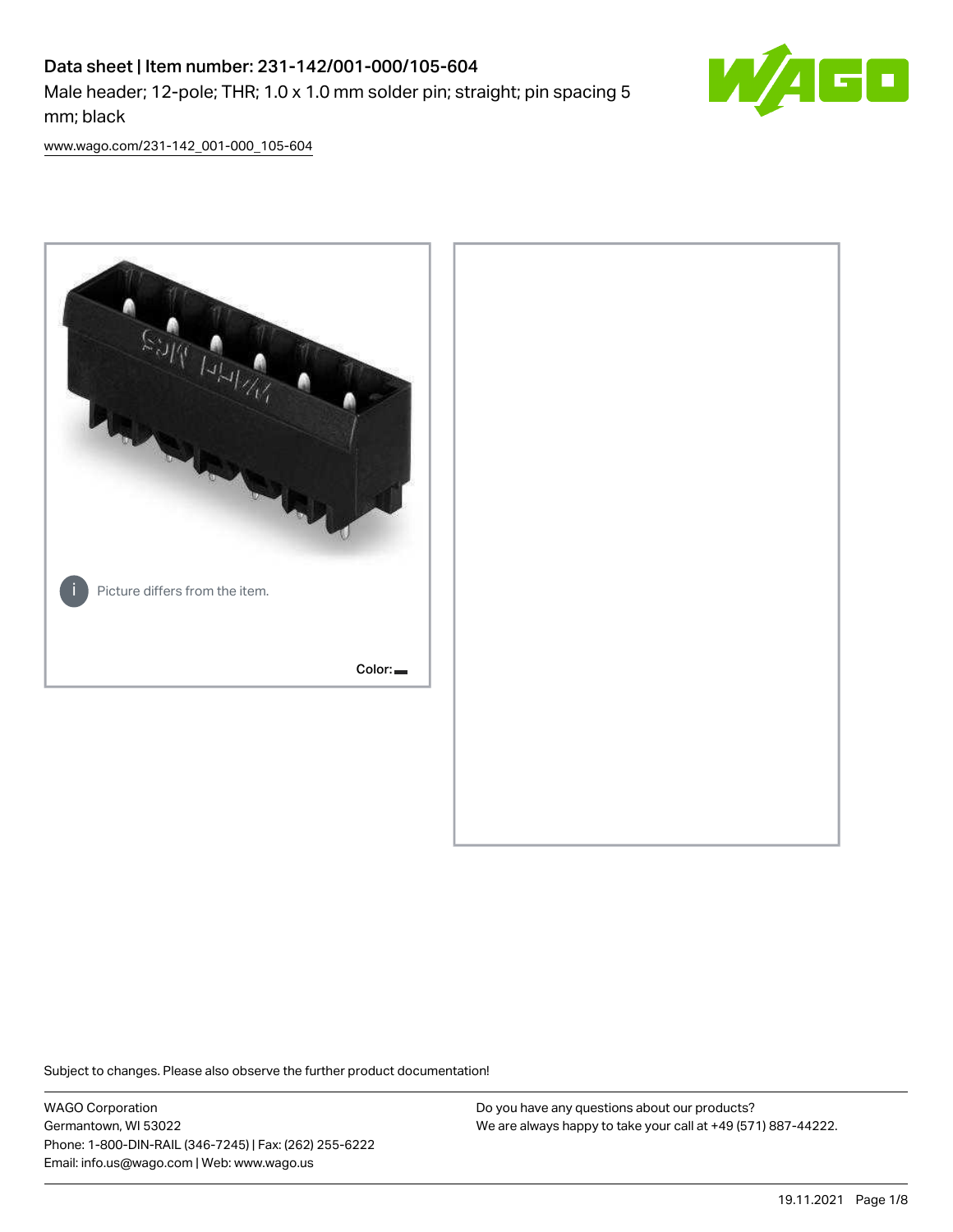

Dimensions in mm

 $L =$  (pole no.  $-1$ ) x pin spacing  $+8.2$  mm

#### Item description

- **THR** male headers for reflow soldering in SMT applications
- $\blacksquare$ Available in tape-and-reel packaging for automated pick-and-place PCB assembly
- $\blacksquare$ Also available in bulk packaging for manual placement
- $\blacksquare$ Male headers may be mounted horizontally or vertically
- **With coding fingers**

Subject to changes. Please also observe the further product documentation!

WAGO Corporation Germantown, WI 53022 Phone: 1-800-DIN-RAIL (346-7245) | Fax: (262) 255-6222 Email: info.us@wago.com | Web: www.wago.us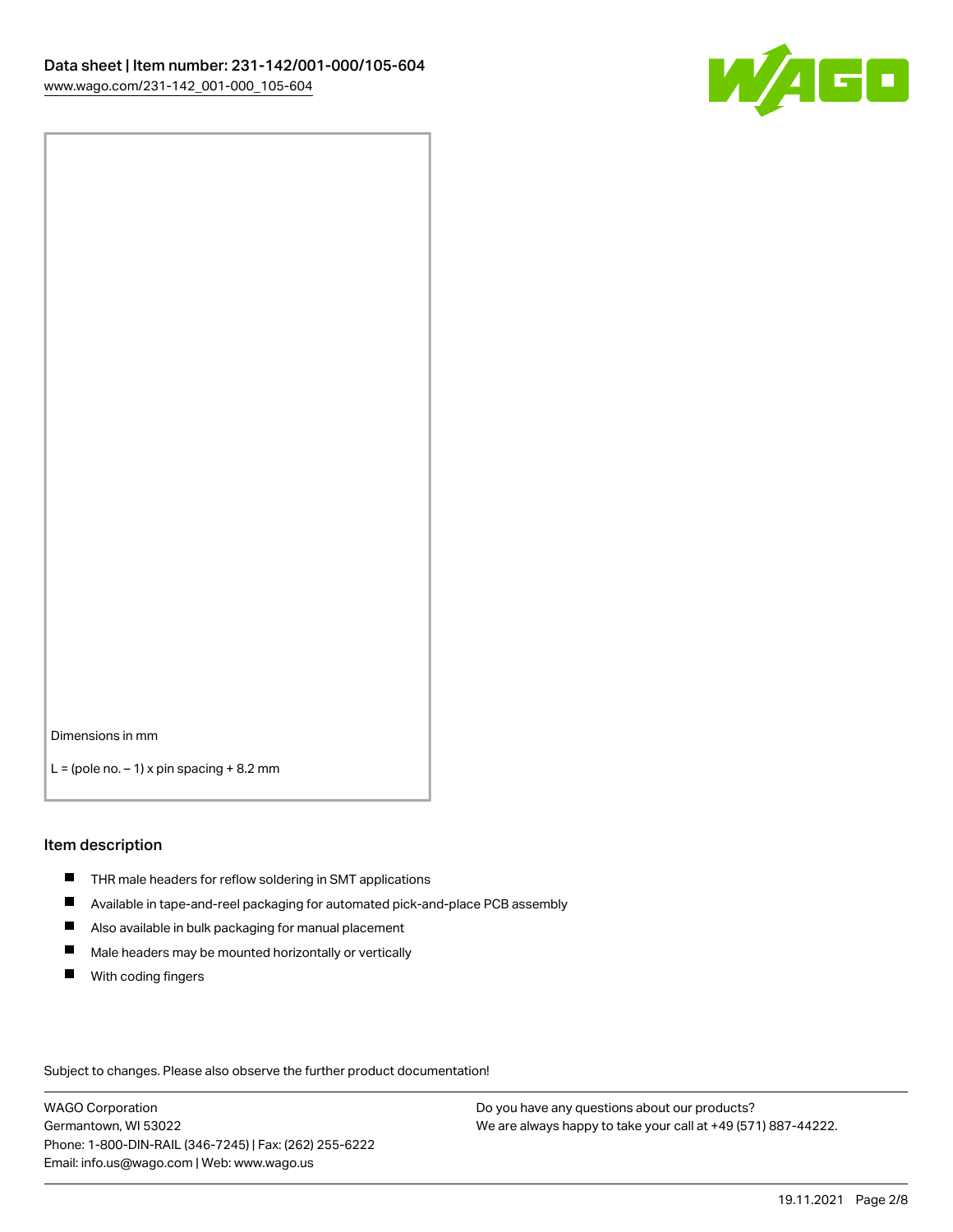

# Data Notes

| Safety information 1 | The MCS-MULTI CONNECTION SYSTEM includes connectors<br>without breaking capacity in accordance with DIN EN 61984. When<br>used as intended, these connectors must not be connected<br>/disconnected when live or under load. The circuit design should<br>ensure header pins, which can be touched, are not live when<br>unmated. |
|----------------------|-----------------------------------------------------------------------------------------------------------------------------------------------------------------------------------------------------------------------------------------------------------------------------------------------------------------------------------|
| Variants:            | Other pole numbers<br>Gold-plated or partially gold-plated contact surfaces<br>Other versions (or variants) can be requested from WAGO Sales or<br>configured at https://configurator.wago.com/                                                                                                                                   |

# Electrical data

# IEC Approvals

| Ratings per                 | IEC/EN 60664-1                                                       |
|-----------------------------|----------------------------------------------------------------------|
| Rated voltage (III / 3)     | 320 V                                                                |
| Rated surge voltage (III/3) | 4 <sub>kV</sub>                                                      |
| Rated voltage (III/2)       | 320 V                                                                |
| Rated surge voltage (III/2) | 4 <sub>kV</sub>                                                      |
| Nominal voltage (II/2)      | 630 V                                                                |
| Rated surge voltage (II/2)  | 4 <sub>kV</sub>                                                      |
| Rated current               | 12A                                                                  |
| Legend (ratings)            | (III / 2) $\triangleq$ Overvoltage category III / Pollution degree 2 |

# UL Approvals

| Approvals per                  | UL 1059 |
|--------------------------------|---------|
| Rated voltage UL (Use Group B) | 300 V   |
| Rated current UL (Use Group B) | 10 A    |
| Rated voltage UL (Use Group D) | 300 V   |
| Rated current UL (Use Group D) | 10 A    |

# Ratings per UL

| Rated voltage UL 1977 | 600 V |
|-----------------------|-------|
| Rated current UL 1977 | 10 A  |

Subject to changes. Please also observe the further product documentation!

| <b>WAGO Corporation</b>                                | Do you have any questions about our products?                 |
|--------------------------------------------------------|---------------------------------------------------------------|
| Germantown, WI 53022                                   | We are always happy to take your call at +49 (571) 887-44222. |
| Phone: 1-800-DIN-RAIL (346-7245)   Fax: (262) 255-6222 |                                                               |
| Email: info.us@wago.com   Web: www.wago.us             |                                                               |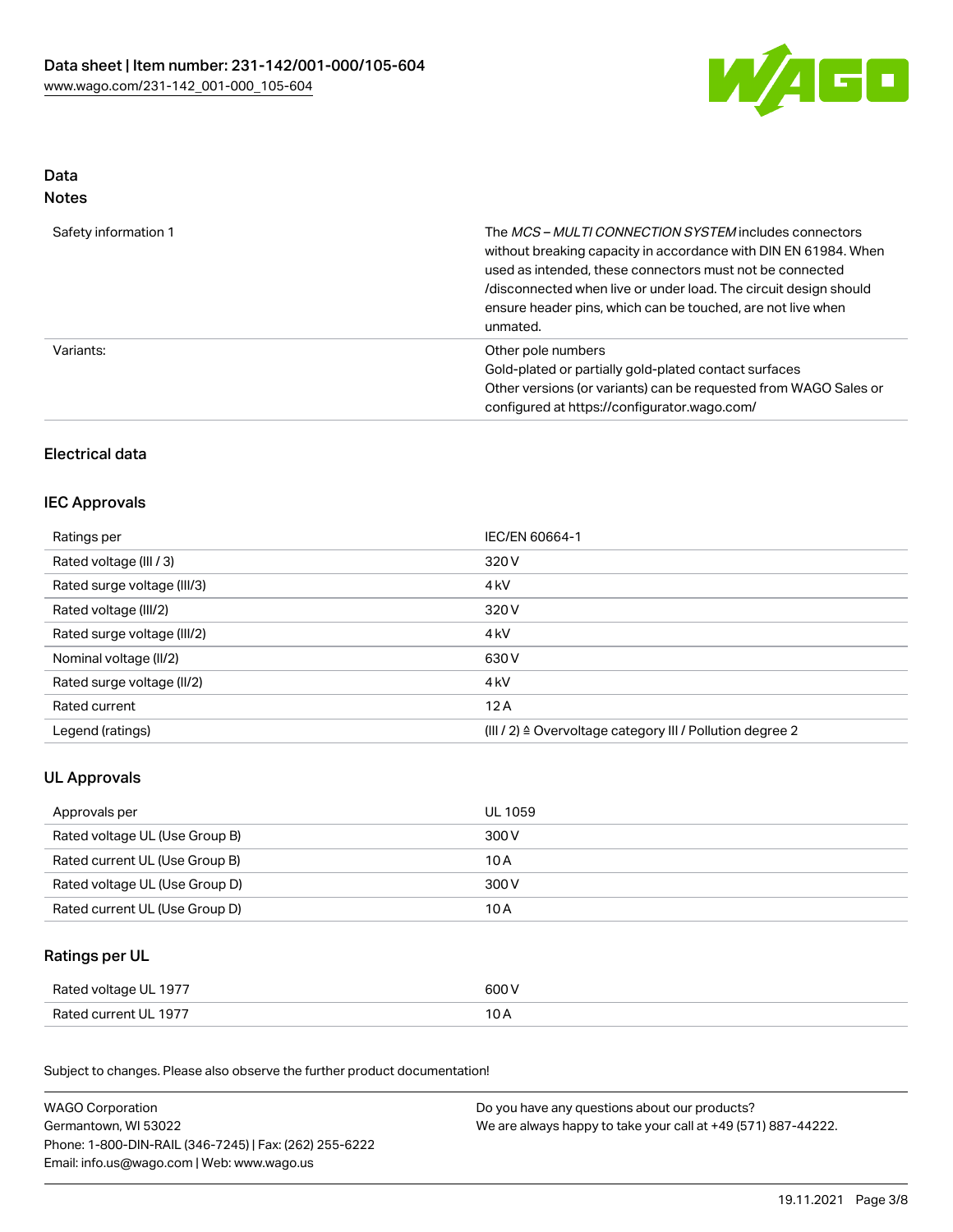

# CSA Approvals

| Approvals per                   | <b>CSA</b> |
|---------------------------------|------------|
| Rated voltage CSA (Use Group B) | 300 V      |
| Rated current CSA (Use Group B) | 10 A       |
| Rated voltage CSA (Use Group D) | 300 V      |
| Rated current CSA (Use Group D) | 10 A       |

# Connection data

| Total number of potentials |  |
|----------------------------|--|
| Number of connection types |  |
| Number of levels           |  |

#### Connection 1

| Number of poles |  |
|-----------------|--|
|                 |  |

# Physical data

| Pin spacing                        | 5 mm / 0.197 inch    |
|------------------------------------|----------------------|
| Width                              | 63.2 mm / 2.488 inch |
| Height                             | 14.4 mm / 0.567 inch |
| Height from the surface            | 12 mm / 0.472 inch   |
| Depth                              | 8.4 mm / 0.331 inch  |
| Solder pin length                  | $2.4 \text{ mm}$     |
| Solder pin dimensions              | $1 \times 1$ mm      |
| Plated through-hole diameter (THR) | $1.4$ $(+0.1)$ mm    |

### Plug-in connection

| Contact type (pluggable connector) | Male connector/plug |
|------------------------------------|---------------------|
| Connector (connection type)        | for PCB             |
| Mismating protection               | No                  |
| Mating direction to the PCB        | $90^{\circ}$        |
| Locking of plug-in connection      | Without             |

# PCB contact

| <b>PCB Contact</b>     | THR                                      |
|------------------------|------------------------------------------|
| Solder pin arrangement | over the entire male connector (in-line) |

Subject to changes. Please also observe the further product documentation!

| <b>WAGO Corporation</b>                                | Do you have any questions about our products?                 |
|--------------------------------------------------------|---------------------------------------------------------------|
| Germantown, WI 53022                                   | We are always happy to take your call at +49 (571) 887-44222. |
| Phone: 1-800-DIN-RAIL (346-7245)   Fax: (262) 255-6222 |                                                               |
| Email: info.us@wago.com   Web: www.wago.us             |                                                               |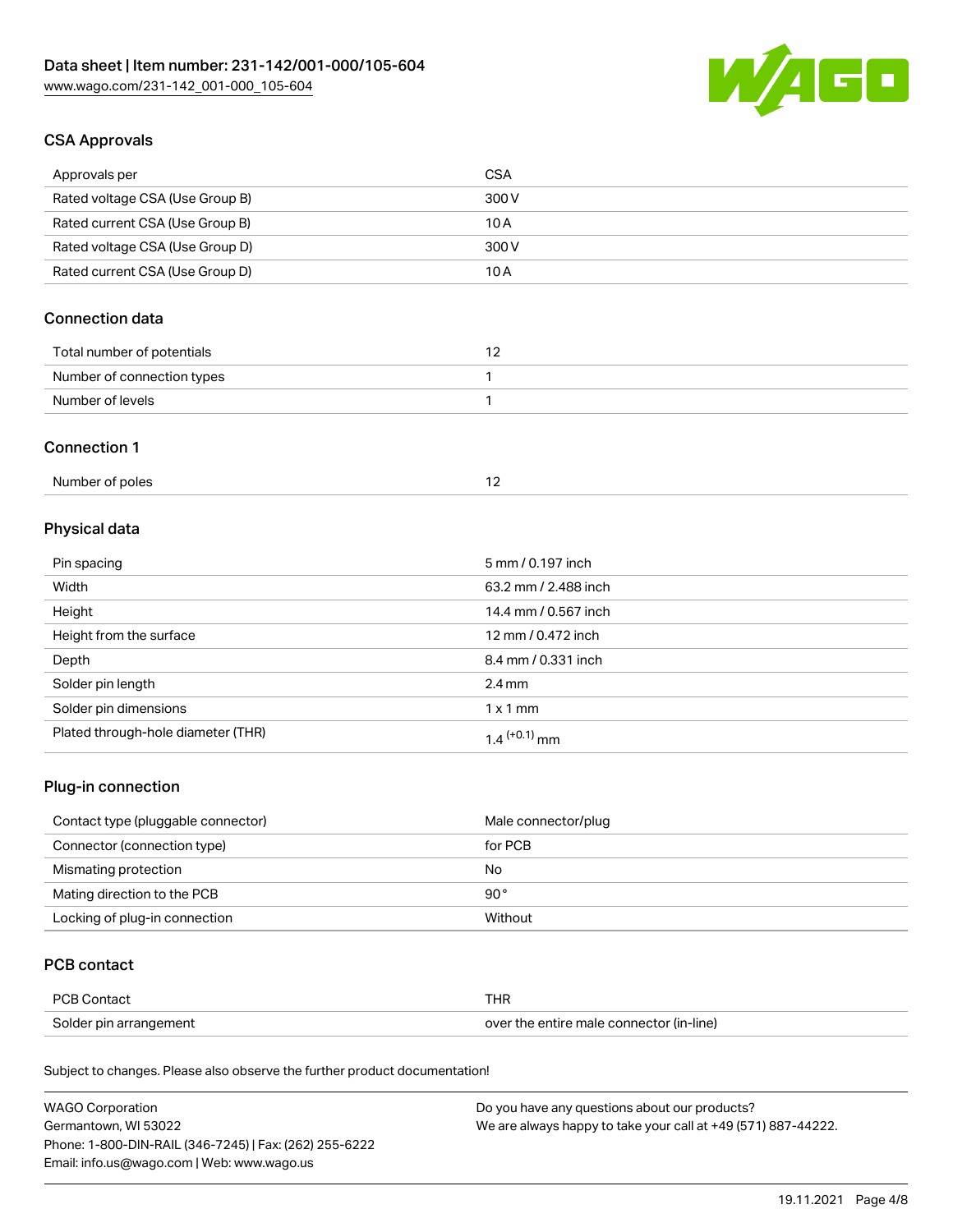

Number of solder pins per potential 1

#### Material data

| Color                       | black                                  |
|-----------------------------|----------------------------------------|
| Material group              |                                        |
| Insulation material         | Polyphthalamide (PPA GF)               |
| Flammability class per UL94 | V <sub>0</sub>                         |
| Contact material            | Electrolytic copper (E <sub>Cu</sub> ) |
| Contact plating             | tin-plated                             |
| Fire load                   | 0.084 MJ                               |
| Weight                      | 4.1 <sub>g</sub>                       |

#### Environmental requirements

Limit temperature range  $-60... +100$  °C

#### Commercial data

| Product Group         | 3 (Multi Conn. System) |
|-----------------------|------------------------|
| PU (SPU)              | 100 Stück              |
| Packaging type        | box                    |
| Country of origin     | PL                     |
| <b>GTIN</b>           | 4044918847421          |
| Customs tariff number | 85366990990            |

#### Approvals / Certificates

#### Country specific Approvals

| Logo | Approval                               | <b>Additional Approval Text</b> | Certificate<br>name |
|------|----------------------------------------|---------------------------------|---------------------|
|      | CВ<br><b>DEKRA Certification B.V.</b>  | IEC 61984                       | NL-39756            |
|      | <b>CSA</b><br>DEKRA Certification B.V. | C <sub>22.2</sub>               | LR 18677-<br>25     |

#### Ship Approvals

|      | ABS      |                                 | . Y     |
|------|----------|---------------------------------|---------|
| Logo | Approval | <b>Additional Approval Text</b> | name    |
|      |          |                                 | ficate. |

Subject to changes. Please also observe the further product documentation!

| <b>WAGO Corporation</b>                                | Do you have any questions about our products?                 |
|--------------------------------------------------------|---------------------------------------------------------------|
| Germantown, WI 53022                                   | We are always happy to take your call at +49 (571) 887-44222. |
| Phone: 1-800-DIN-RAIL (346-7245)   Fax: (262) 255-6222 |                                                               |
| Email: info.us@wago.com   Web: www.wago.us             |                                                               |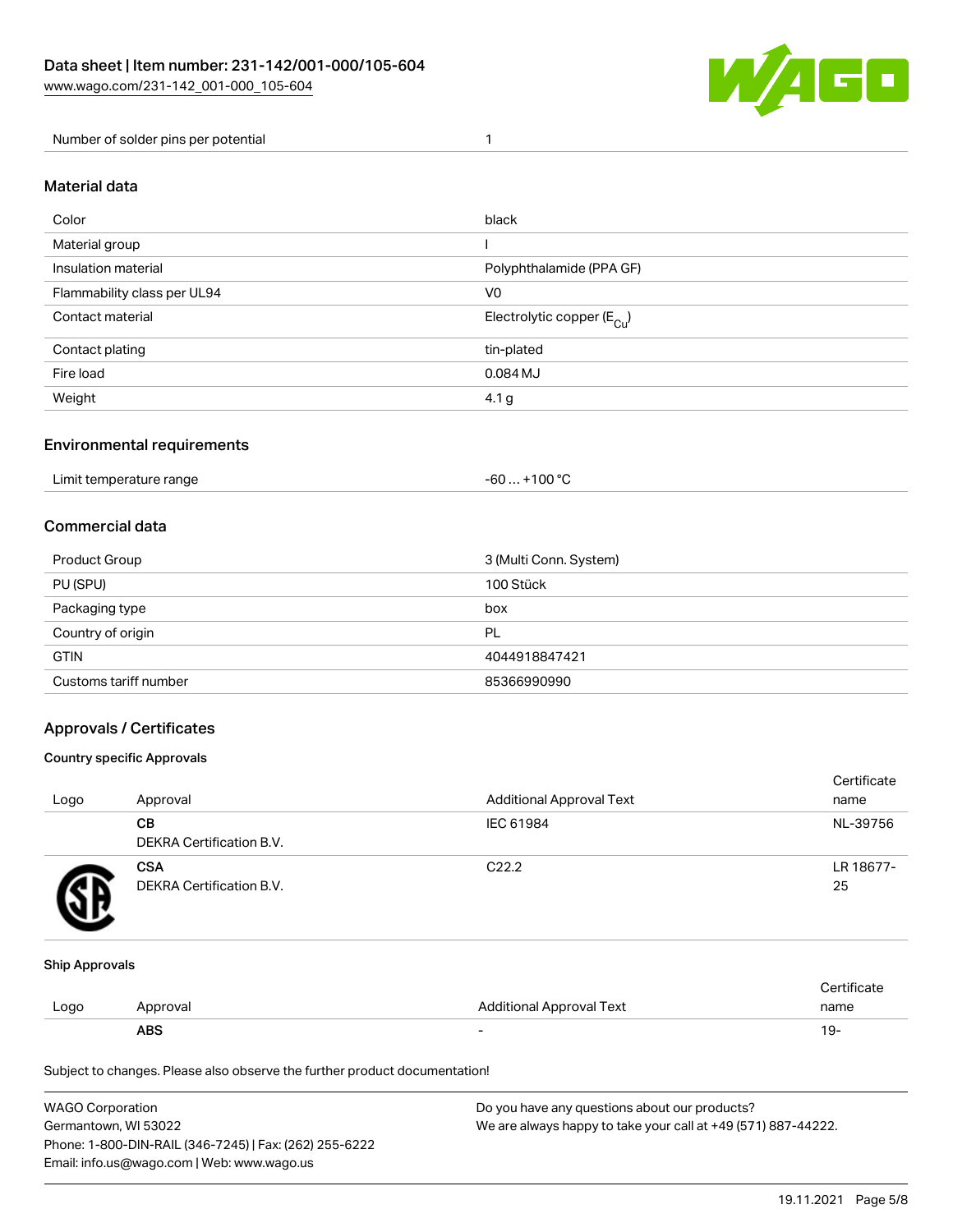

American Bureau of Shipping National American Bureau of Shipping HG1869876-



PDA

| <b>UL-Approvals</b> |                                |                                 |             |
|---------------------|--------------------------------|---------------------------------|-------------|
|                     |                                |                                 | Certificate |
| Logo                | Approval                       | <b>Additional Approval Text</b> | name        |
|                     | UL                             | <b>UL 1059</b>                  | E45172      |
| Ч                   | Underwriters Laboratories Inc. |                                 |             |
|                     | UR                             | <b>UL 1977</b>                  | E45171      |
| $\sum_{i=1}^{n}$    | Underwriters Laboratories Inc. |                                 |             |
|                     |                                |                                 |             |
| Counterpart         |                                |                                 |             |

| <b>CONNECTED</b> | ltem no.231-112/026-000                                                        | www.wago.com/231-112/026-000 |
|------------------|--------------------------------------------------------------------------------|------------------------------|
|                  | Female plug; 12-pole; 12 AWG max; pin spacing 5 mm; 1 conductor per pole; gray |                              |

# Optional accessories

| Coding             |                                                                  |                      |
|--------------------|------------------------------------------------------------------|----------------------|
| Intermediate plate |                                                                  |                      |
| V No               | Item no.: 231-500<br>Spacer; for formation of groups; light gray | www.wago.com/231-500 |
| Coding             |                                                                  |                      |
|                    | Item no.: 231-129<br>Coding key; snap-on type; light gray        | www.wago.com/231-129 |

# Downloads Documentation

| <b>Additional Information</b> |            |                 |          |
|-------------------------------|------------|-----------------|----------|
| Technical explanations        | 2019 Apr 3 | pdf<br>2.0 MB   | Download |
| <b>THR Soldering Process</b>  |            | pdf<br>548.2 kB | Download |

Subject to changes. Please also observe the further product documentation!

WAGO Corporation Germantown, WI 53022 Phone: 1-800-DIN-RAIL (346-7245) | Fax: (262) 255-6222 Email: info.us@wago.com | Web: www.wago.us Do you have any questions about our products? We are always happy to take your call at +49 (571) 887-44222.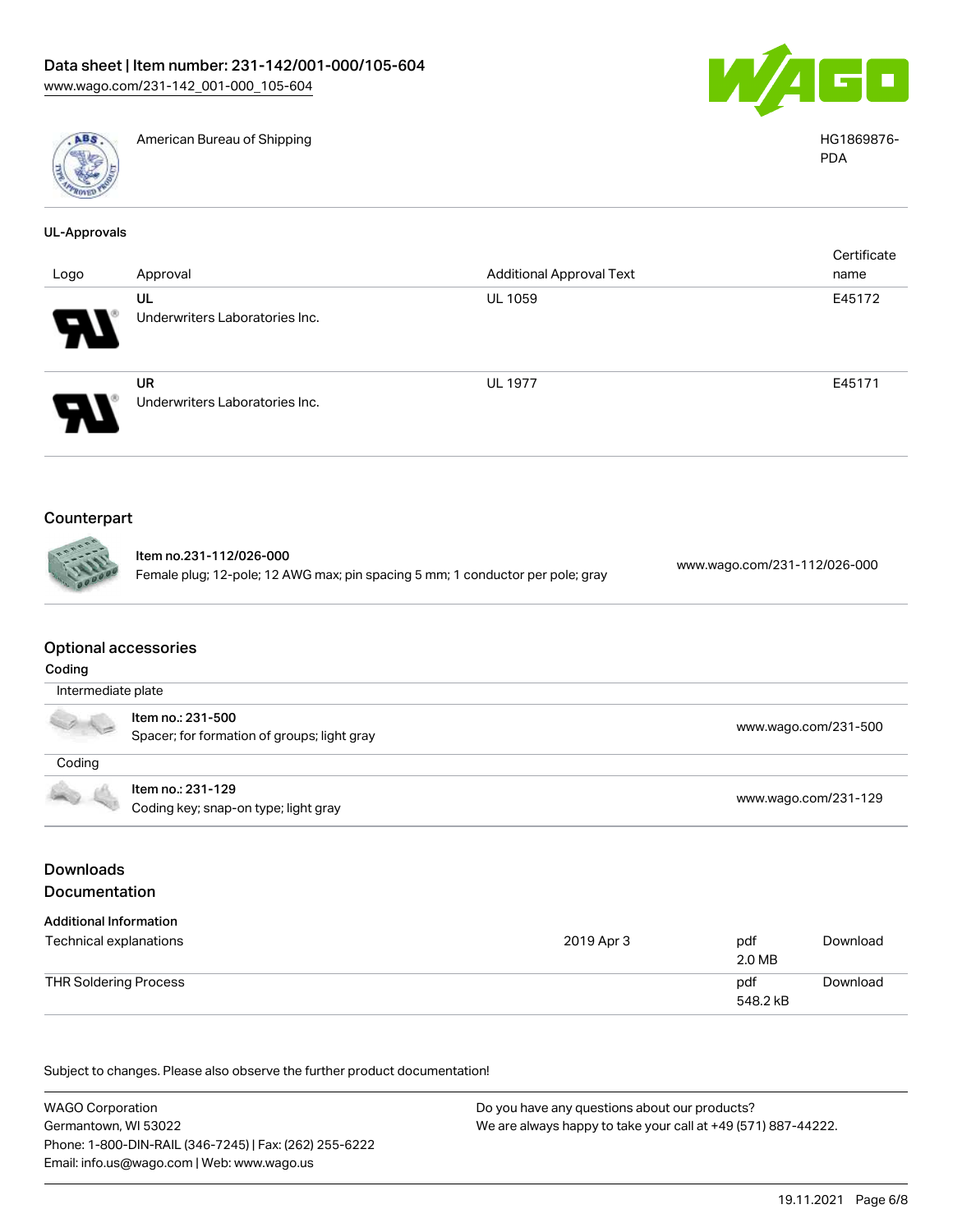

#### CAD files

# CAD data

| 2D/3D Models 231-142/001-000/105-604                                                                                                                                   | <b>URL</b> | Download |
|------------------------------------------------------------------------------------------------------------------------------------------------------------------------|------------|----------|
| CAE data                                                                                                                                                               |            |          |
| EPLAN Data Portal 231-142/001-000/105-604                                                                                                                              | <b>URL</b> | Download |
| <b>PCB Design</b>                                                                                                                                                      |            |          |
| Symbol and Footprint 231-142/001-000/105-604                                                                                                                           | <b>URL</b> | Download |
| CAx data for your PCB design, consisting of "schematic symbols and PCB footprints",<br>allow easy integration of the WAGO component into your development environment. |            |          |
| Supported formats:                                                                                                                                                     |            |          |
| ш<br>Accel EDA 14 & 15                                                                                                                                                 |            |          |
| $\overline{\phantom{a}}$<br>Altium 6 to current version                                                                                                                |            |          |
| ш<br>Cadence Allegro                                                                                                                                                   |            |          |
| ш<br>DesignSpark                                                                                                                                                       |            |          |
| Eagle Libraries                                                                                                                                                        |            |          |
| Ш<br>KiCad                                                                                                                                                             |            |          |
| ш<br><b>Mentor Graphics BoardStation</b>                                                                                                                               |            |          |
| ш<br>Mentor Graphics Design Architect                                                                                                                                  |            |          |
| ш<br>Mentor Graphics Design Expedition 99 and 2000                                                                                                                     |            |          |
| Ш<br>OrCAD 9.X PCB and Capture                                                                                                                                         |            |          |
| PADS PowerPCB 3, 3.5, 4.X, and 5.X<br>ш                                                                                                                                |            |          |
| ш<br>PADS PowerPCB and PowerLogic 3.0                                                                                                                                  |            |          |
| ш<br>PCAD 2000, 2001, 2002, 2004, and 2006                                                                                                                             |            |          |
| Pulsonix 8.5 or newer<br>ш                                                                                                                                             |            |          |
| <b>STL</b>                                                                                                                                                             |            |          |
| 3D STEP                                                                                                                                                                |            |          |
| Ш<br><b>TARGET 3001!</b>                                                                                                                                               |            |          |
| ш<br>View Logic ViewDraw                                                                                                                                               |            |          |
| Quadcept                                                                                                                                                               |            |          |
| Zuken CadStar 3 and 4<br>ш                                                                                                                                             |            |          |
| Ш<br>Zuken CR-5000 and CR-8000                                                                                                                                         |            |          |
| PCB Component Libraries (EDA), PCB CAD Library Ultra Librarian                                                                                                         |            |          |
| Subject to changes. Please also observe the further product documentation!                                                                                             |            |          |

WAGO Corporation Germantown, WI 53022 Phone: 1-800-DIN-RAIL (346-7245) | Fax: (262) 255-6222 Email: info.us@wago.com | Web: www.wago.us